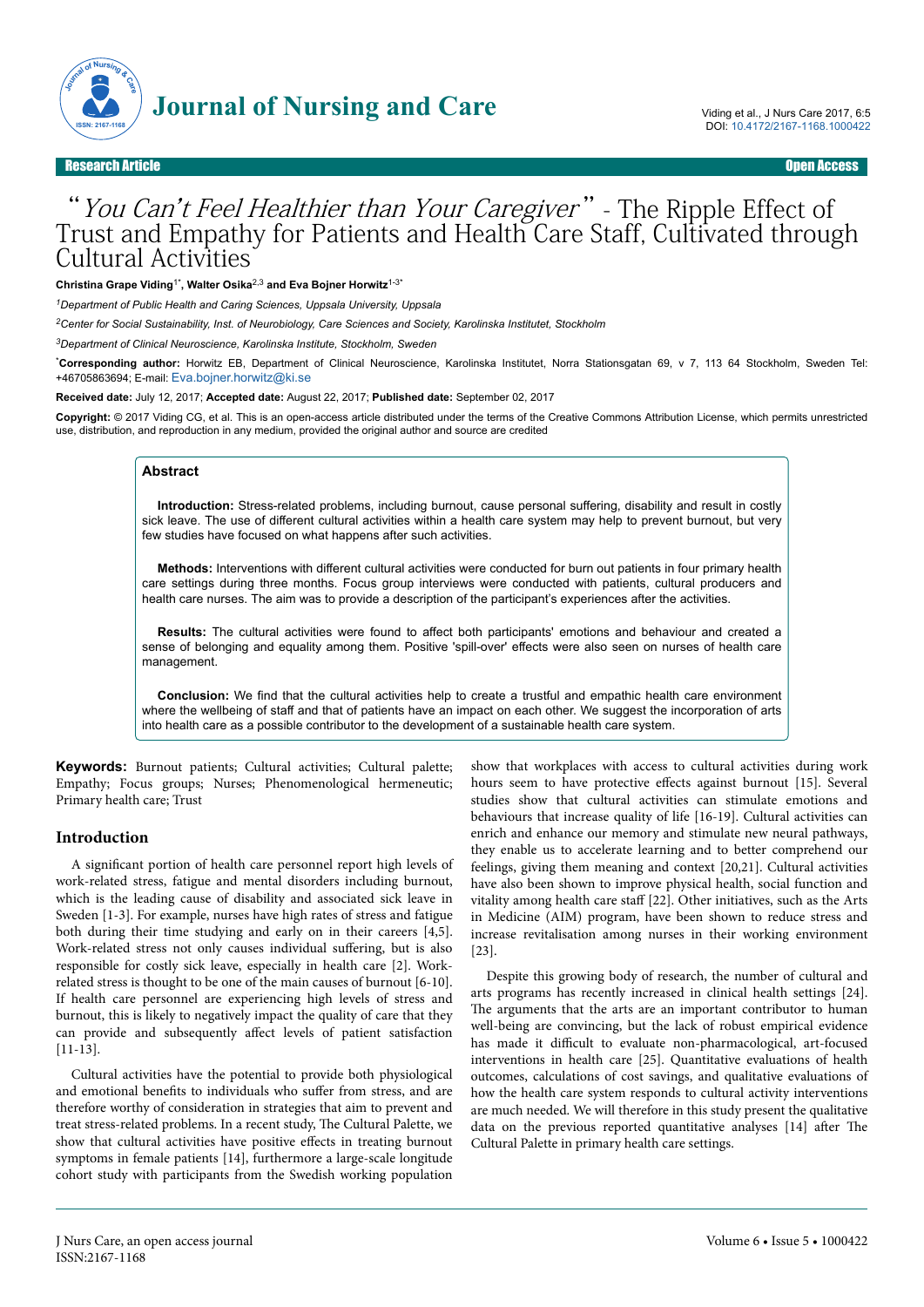**Citation:** Viding CG, Osika W, Horwitz EB (2017) "*You Can't Feel Healthier than Your Caregiver*" - The Ripple Effect of Trust and Empathy for Patients and Health Care Staff, Cultivated through Cultural Activities. J Nurs Care 6: 422. doi:10.4172/2167-1168.1000422

#### Page 2 of 8

### **Aim**

The aim of this study is to provide a description of the patients, the cultural producers and the primary health care nurses experiences, after The Cultural Palette.

### **Methods**

The qualitative data in this study was collected following a quantitative randomised control intervention study, called the Cultural Palette involving six different cultural activities (Table 1) in four health

care centres in Stockholm, Sweden [14]. A KEDS scale (Karolinska Exhaustion Disorder Scale) was used to evaluate burn out symptoms, and a cut off over two on the KEDS scale was used as inclusion criteria [14]. The Palette consisted of a wide range of activities including: interactive theatre, movie showings, vocal improvisation and drawing, explorative dance, mindfulness and contemplation, and a musical show. All the activities representing different modalities and senses [14]. The four different health care centres presented the same cultural activities with the same cultural producers. For an explanation of each cultural activity (see Table 1).

| S. No. | <b>Activities</b>               | <b>Cultural Palette Study</b>                                                                                                                                                                                                                                                                            |
|--------|---------------------------------|----------------------------------------------------------------------------------------------------------------------------------------------------------------------------------------------------------------------------------------------------------------------------------------------------------|
|        | Interactive theatre             | An experienced actor introduced poetical lyrics and poems and then initiated and participated in discussions with<br>the participants regarding thoughts, emotions, and experiences evoked by the texts.                                                                                                 |
|        | Movie showings                  | After showing a movie, a film expert initiated discussions among the participants about experiences and thoughts<br>evoked by the movie.                                                                                                                                                                 |
|        | Vocal improvisation and drawing | After participating in a vocal improvisation session with an experienced performance artist and pianist, the<br>participants painted a picture representing emotions, thoughts and pictures evoked during the improvisation.                                                                             |
|        | Explorative dance               | The participants improvised dance movements under the guidance of a dance movement pedagogue and music<br>teacher. The dance movements were staged according to the layout of the room and with focus on bodily<br>awareness. Afterwards the group discussed their experiences during the dance session. |
| 5      | Mindfulness and contemplation   | The participants contemplated and practiced mindfulness together with an experienced mindfulness instructor.<br>Attention was on breathing and body awareness. Thoughts, feelings, images and sensations were in focus and<br>experiences were reflected in the group after the contemplation.           |
| 6      | Musical show                    | After a musical show including music, song and dance focusing on bodily awareness, the participants discussed<br>their thoughts regarding the body with the actor.                                                                                                                                       |

Table 1: The table shows the different cultural activities involved in the cultural palette study. Each activity was presented twice, which means that during the 12 weeks of intervention, the patients received 12 activities in total.

The cultural activities were offered as a package once a week, lasting 90 min per session, for three months. Нey took place in the conference room at each health care centre. Нe results showed decreased levels of exhaustion, increased ability to express emotions, and increased levels of self-rated health in the patient group [14].

After the four separate Palette interventions at the four respective health care centres, the following five focus groups and four individual interviews were conducted:

- Four focus groups with burned out patients from each of the four health care centres
- One focus group with all the cultural producers from the Cultural Palette, and
- Four individual interviews with nurses in managerial positions representing each health care centre.

The characteristics of the focus groups members were diverse and represented different personalities with both introvert and extrovert personalities. Therefore, the interviewer put the questions in a certain system so everybody could share experiences from the Cultural palette.

All the participants were asked the following question: How did you experience the Cultural Palette? Follow-up questions regarding the participant's experiences were made throughout the interviews. When no additional data could be found to develop new properties of categories, the researcher was empirically confident that the categories were saturated. Нe rich experience in focus group work helped the

researcher to be able to determine the depth of the data and therefore to determine the criterion of saturation.

The texts from the five focus groups and the four individual interviews were transcribed verbatim and analysed thematically in accordance with a phenomenological hermeneutic method [26,27].

### **Participation Rate**

There were a total of 32 participants in this study, consisting of: 22 patients (5, 7, 4, 6, respectively in each patient focus group), 6 cultural producers (in the cultural producer focus group) and four nurse managers.

### **Data Analysis**

The analytical lens that was used to conduct and interpret both focus group and individual interviews is based on a methodology inspired by the French philosopher Paul Ricoeur - we refer to this as a phenomenological hermeneutic method [24,26,27]. Нe method regards the written text as a source of meaning about the phenomena in question. This method treats the text as a mode of recording lived experience that can subsequently be interpreted through a number of steps or 'levels' [27].

The following levels facilitate the analysis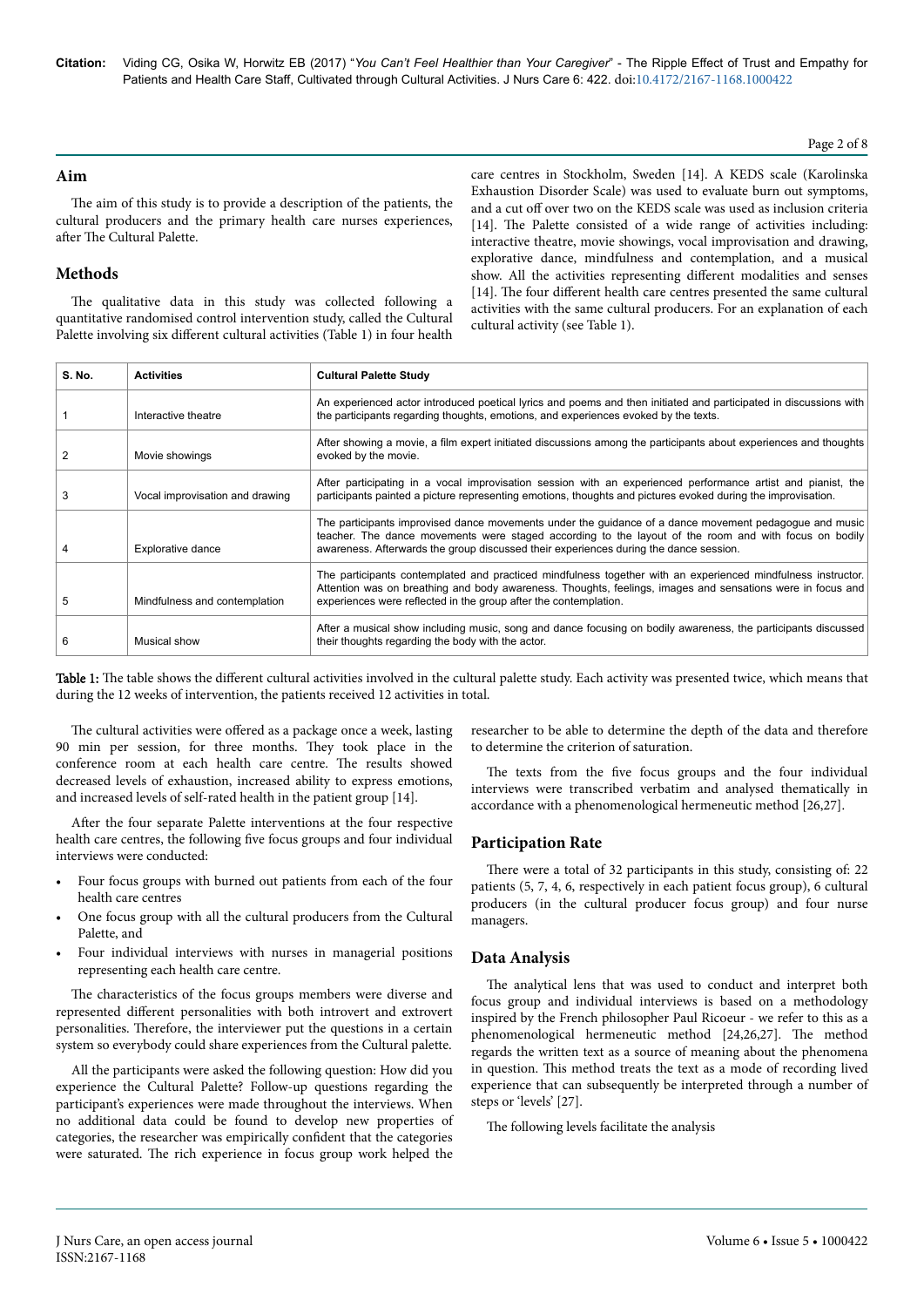Page 3 of 8

- 1. 'Naïve Reading': the transcribed text from the interviews is read several times and are summarised with a concise description (Table 2).
- 2. 'Structural Analysis':
- The text is broken into 'meaning units', which are distinct phrases or assertions that are identified as relevant with respect to the research question.
- Meaning units are condensed, which requires their combination and concentration.
- From the process of condensing, sub-themes are derived.
- Themes are created to reflect how the groups of sub-themes are conceptually distinct from one another.
- The complete interpretation informs the analysis that follows.
- The "Complete Interpretation": the result of all the processes at the above levels. It comprises the naive reading, the structural analysis along with notes on the researcher's preunderstanding, all of which are delimited with regards to their relevance to the research questions [24,26,27]. 3

# **Validity and Trustworthiness of the Data**

The primary analysis of the text was carried out by the first author and then peer-reviewed by the third author. All the authors have expertise in the Cultural Palette model and in culture/arts in health and have different professional background. This knowledge of the relevant theory, together with the three levels of analyses provided by

the phenomenological hermeneutic model, helps to enhance the validity of the study and gives the Naïve Reading its relevant value. During the peer-review by the third author, a triangulation between the different evaluators was made possible and different perspectives of the participants experiences was made visible.

The interpretative nature of the qualitative analysis cannot draw on the notion of validity in the same way as in quantitative analyses because it elucidates the subjective meanings of the participant's experience of the cultural activities [26].

In this qualitative study, the dual perspective of the researcher's background help strengthens the validity. Нe focus groups together with the individual interview also helps to derive reliability from its use of multiple perspectives on the same phenomena; the Cultural palette.

To be able to control possible bias during and in the data collection and analysis, the study leader have randomly selected two participants from each focus group and one from the four individual interviews to read through the text and comment on the analyses in order to possibly contrast interpretation among researchers and participants.

To ensure reliability and validity of the study, the text has been checked, confirmed and processed regarding its certainty in relation to the analyses during the research process. Нe three authors have also read the final analyses without mutual influence and agreed on consensus.

# **Naive Reading (Table 2)**

| The cultural activities created empathy within the group                                                          |  |  |
|-------------------------------------------------------------------------------------------------------------------|--|--|
| It was positive that the staffs were not involved in the group. It could have interfered with the healing process |  |  |
| To take part in professional culture producers life experiences gave additional value to the participants         |  |  |
| The participant's relatives were indirectly affected by the cultural experiences                                  |  |  |
| The cultural producer's non-verbal expression was contagious on the participants and on the staff                 |  |  |
| The cultural activities, especially the dance, stimulated memory function                                         |  |  |
| Reflections after the cultural activities, made the experience from the Palette more intense                      |  |  |
| The cultural activities created new meetings where emotions and interpretations could be expressed                |  |  |
| The cultural activity created meetings where everyone became equal                                                |  |  |
| Different cultural activities created different contact surfaces between the participants                         |  |  |
| The cultural activity helped visualizing oneself and accordingly others                                           |  |  |
| New activities required courage and that made you grow                                                            |  |  |
| Many different cultural activities enhanced the level of surprise                                                 |  |  |
| The increased body contact brought mental contact with the group members                                          |  |  |
| The more activities the less analysis                                                                             |  |  |
| Culture activities created trust to one's existence                                                               |  |  |
| The cultural activity makes you vulnerable, but at the same time, allows you to take more space                   |  |  |
| All staff members were not so positive to the cultural producers                                                  |  |  |
| The Palette triggered compassion that affected the entire health care system                                      |  |  |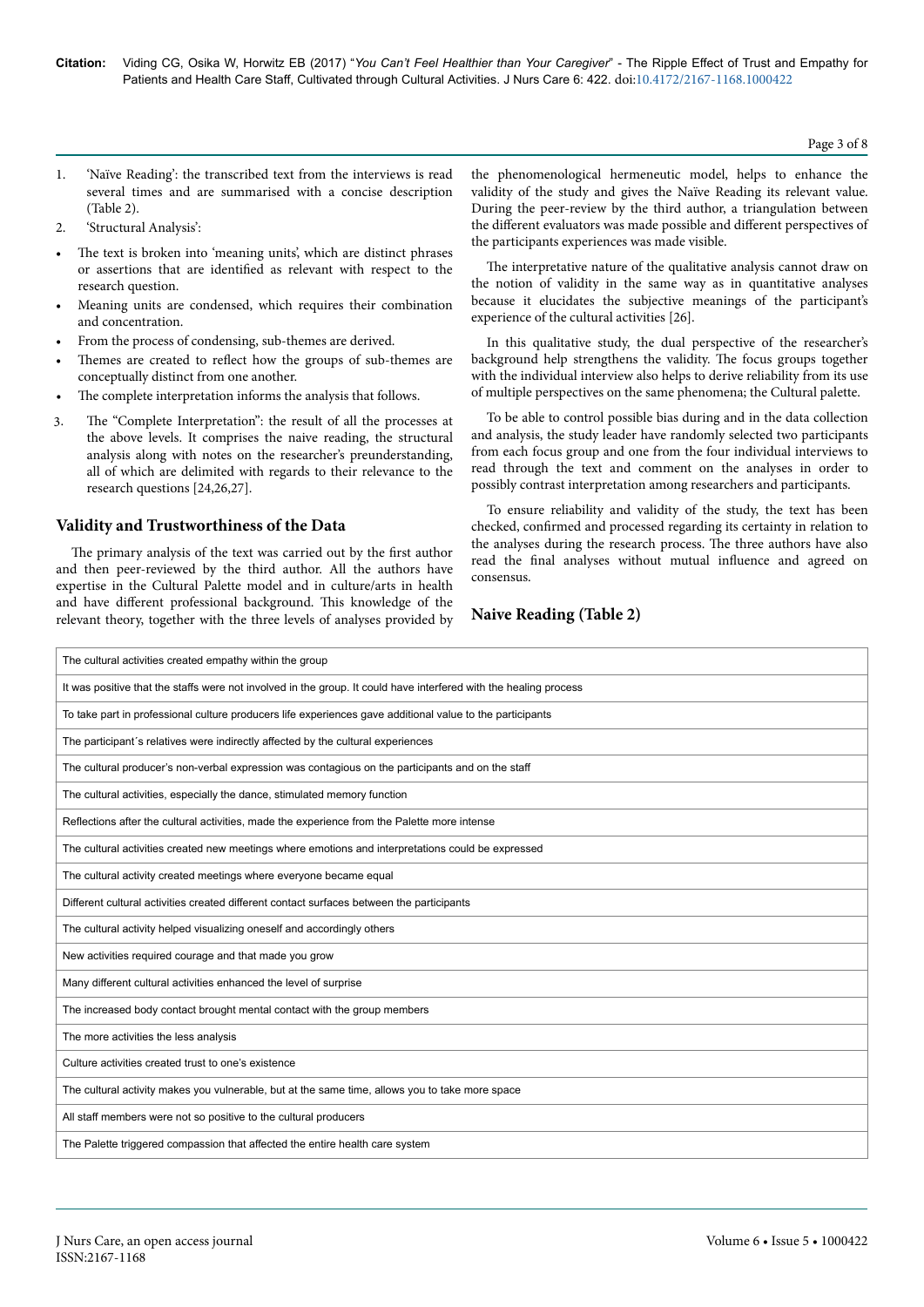**Citation:** Viding CG, Osika W, Horwitz EB (2017) "*You Can't Feel Healthier than Your Caregiver*" - The Ripple Effect of Trust and Empathy for Patients and Health Care Staff, Cultivated through Cultural Activities. J Nurs Care 6: 422. doi:10.4172/2167-1168.1000422

Page 4 of 8

| Healing cannot occur in a sick environment                                                               |  |
|----------------------------------------------------------------------------------------------------------|--|
| Emotional expressions create the prerequisite for healing                                                |  |
| It was important that the Palette didn't disturb the working environment at the health care clinic       |  |
| The health care management became aware of how cultural activities can be used for future staff training |  |
| Difficult for health care centre managers to find funding for cultural activities                        |  |
| Important that caregivers are reinforced so they have the strength to care for patients                  |  |

Table 2: Shows the summary of the Naïve reading, which is transcribed text from all the interviews summarised with a concise description.

### **Results**

The results are presented per three themes:

- Cultural Palette as having an impact at the level of the body (physical, emotional and cognitive impact)
- Cultural Palette as having an impact at the level of the group
- Cultural Palette as having an impact at the level of the health care system

Supporting quotes, taken from the empirical data, are presented below. They are coded with the numbers 1-5 where each number represents each focus group. The different patient focus group represent number 1-4 and the cultural producer focus group number 5. The quotes from the managers are coded with number 6. The different participants speaking in each group are coded with letters a-f.

Cultural Palette as having an impact at the level of the body (physical, emotional and cognitive impact)

"I become vulnerable, while at the same time asserting myself (2a)

"You recall that you know more than you think you know, you can use so much more than you do" (3b)

"You have become more open to different interpretations; there are more interpretations than you knew before" (1c)

"Previously I just pushed things away, but now I look at things a little more objectively" (4d)

From these quotes, the engagement in the different cultural activities in the Palette seems to have an impact on the body, emotions and memory function. Нe first quote is particularly telling of the creative process that is instigated by the activities: the seeming paradox of becoming vulnerable and at the same time asserting oneself resonates with Csikszentmihalyi's definition of creativity as a 'flow [28]; a creative process where one is alert and stimulated but simultaneously focused and calm.

"I rediscover my body in a new way that I normally don't do" (1a)

"Cultural activity, a reference to earlier discoveries in life, awakens it" (5a)

"Нe producer's non-verbal expression was contagious on me and on rest of my staff"  $(6b)$ 

"Нe dancer…has never been close to a person who had such rich body language, I absorbed her movements and it felt as though my memory came back, it was magic" (3d)

The interrelation between the cultural activity and the physical body is striking in the quotations and shows that openness is cultivated

towards new interpretations, memory and trust. Moreover, the cultural activity stimulates emotions and helps the participant to identify emotions that they were previously unaware of. Нe physicality, the 'body', of the cultural activities appears to mirror and manifest themselves in the participants' bodies, also on the staff.

 . Cultural Palette as having an impact at the level of the group  $2$ 

"Нe group was small, courage was required. New things require more courage" (5b)

"How can you approach other people when the distance only increases? Here we could meet thanks to the cultural activity…" (1b)

"This has created a willingness to listen with empathy to other people, which you almost never do otherwise. Here it was okay to do so" (2b)

"The working climate was different, in a good way, after the Palette was here – more open" (6a)

The cultural activities created a unique dynamic for its participants and a feeling of togetherness enabling the 'whole person' to be brought to the group. Furthermore, this 'whole person' effect seemed to be maintained after the group interaction and it began in small ways to transform the participants' everyday lives. Нe willingness to listen empathically to each other increased over the period of the Palette and developed individuals' courage and built trust between the participants:

"We trust each other even though we don't know each other, don't need to know where we come from, trust" (2d)

"I let go of my values, I felt a huge sense of community. Wow, I thought...I felt warmth from the whole group, a craving from deep within, here I belong, I have tried things before but the message was shared by the whole group" (3c)

"We talk to each other about things that we/I don't talk about with those closest to me" (3a)

"You don't have to have the same symptoms, it doesn't matter, everyone has unique problems and that is the way in and we all gained courage" (1d)

A transformation of relations at the level of the group challenges the hierarchical culture that tends to characterise health care settings, democratising health care workers' interpretations of each other. Identification with the group that had formed around the Palette intervention reinforced trust, courage and curiosity among those who engaged in cultural activities, the cultural producers and members of healthcare management. This ripple effect of trust, curiosity and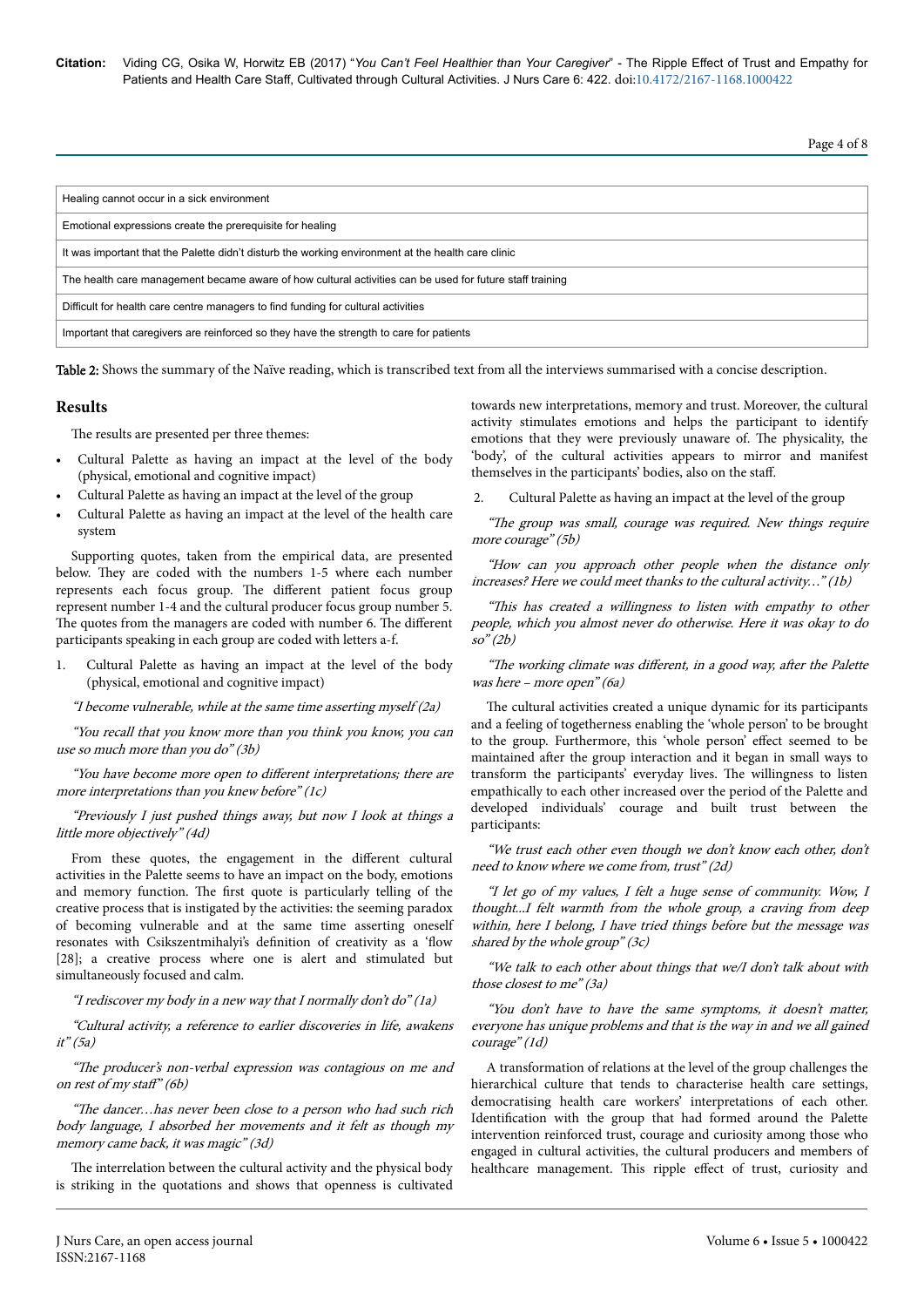empathy can be seen at group level within the study, but there were clues that it may also have affected relatives and family members:

"My husband has been affected actually, with knock-on effects on the whole family" (3b)

3. Cultural Palette as having an impact at the level of the health care system:

"Нe system has so many opportunities to change when there is compassion and in that sense cultural activity can make a difference"  $(6c)$ 

#### "You can't feel healthier than your caregiver" (2d)

"The staff should participate in a group of their own; they have a different kind of burnout"  $(lc)$ 

The Cultural Palette intervention provided an opportunity for all the participants to reflect on the health care system ´as a whole´. As we have seen, the cultural activities increased empathy not only among patients but also among health care management and may have made the organisations themselves more flexible and open to change. The interviews and focus groups revealed the importance of the health of the caregiver to the experience of the patient, and that the health of the caregiver worker was mirrored in them:

"People need to look up and smile in order for the healing to take place" (5d)

"It's positive that someone from outside the system influences the system, without disturbing the work" (6a)

"Cultural providers should come regularly; both for patients and for the staff... everybody needs a shot"  $(6d)$ 

"Don't distinguish between patients and staff; everyone has the same value and the same right to feel good" (4c)

"Who are we to take care of our patients if we can't take care of ourselves" (6a)

In this theme, we see that the fundamental dynamic between patient and health care worker is at stake, the healing dynamic on which health care is built. While the first and second theme point to the benefits of the cultural activities at individual and a group level, the cultural activities seem also to be relevant to the transformation of the health care as a system. To achieve any of these effects, the conduct of an intervention such as the Palette requires time and space within work place: this also requires organisational change, something that extends beyond individual and group level.

### **The Complete Interpretation**

In the final step, all texts are considered in relation to one another. It comprises the naive reading, the research question, the structural analysis and notes on the researchers' preunderstanding of the phenomenon. Нe result of these processes taken together is the complete interpretation. Нe complete interpretation developed from the present study is presented below:

### **Cultural palette – Interaction of trust and empathy at bodily, group and system level**

The Palette promoted a new awareness for the participants about their health at bodily, group and system levels. In the individual (bodily) interaction with the cultural activities, feelings are awakened

through actions and behaviours that patients would not otherwise engage in. Such engagement with the body facilitates the development of a healthy connection between one's own body and those of others in the group, allowing the patient to become more than their symptoms. A new kind of visibility of oneself emerges, whereby one can dare (courage) to show oneself while remaining vulnerable.

The Palette creates a link between the individual and the group. Connections are created not only among patients, but also between patients and staff in the health care centres. The feelings and behaviours that are awakened, aid to build stronger, empathic relations between people. Нe Cultural Palette thus entails transformation that ripples out not only beyond the individual patient to the level of the group, but also to a community level.

### **Discussion**

The participants experienced that the Palette had a positive impact on their emotions, behaviours and that it gave them a sense of belonging. Нe Palette also demonstrated the value of uniting the exhausted, burnt-out patients, engendering in them a strong sense of group coherence. Нe participants started to reflect on how meaningful the unconditional meetings with other people were to them: "I let go of my values, I felt a huge sense of community. Wow, I thought, I felt warmth from the whole group, a craving from deep within, here I belong" and "You talk to each other about things that we/I don't talk about with those closest to me". The positive experiences of the Palette also spread to the health care management in a positive way. Even though the health care managers did not participate in the Palette themselves, they experienced a positive effect by virtue of having brought the beneficial experience into their health care environments.

In all, the results from this qualitative data analyses were very positive (as well as the results from the quantitative analyses, [14]) even thought it was challenging and time consuming to construct the different platforms of cultural intervention within the health care system. Thinking beyond this study, it is important to consider whether it is possible to replicate these positive results in other health care contexts. As defined by the Medical Research Council guidance (MRC guidelines), arts-in-health interventions are complex and often difficult to standardise into a broader context or organisation [29,30], so establishing causal relationships between a local intervention with an outcome is difficult. One way of understanding and working with the complexity of a medical intervention (such as arts in health) is to continue collecting and analysing qualitative data together with the quantitative data such as that gathered in this Palette project [14]. Another way is to draw on theoretical frameworks in order to understand the relationships of the setting in question with a view to developing research within arts and health in future project planning [31,32].

The following part of the discussion uses the literature to contextualise some of the most salient ideas that were raised in the study. Firstly, it is thought that when you have been exhausted or burnt-out for a long period of time, the cognitive systems and memory function are affected [6]. Emotion- and stress-processing networks seem to be disrupted [33]. Нe ability to control negative emotions is impaired, which can render you more vulnerable to depressive symptoms. As we have seen, cultural activities can enhance the contact we have with our emotions: "The mix of approaches helped me because I am usually an analytical person and getting away from such analysis helped release the blockage that I felt when I was affected". This quote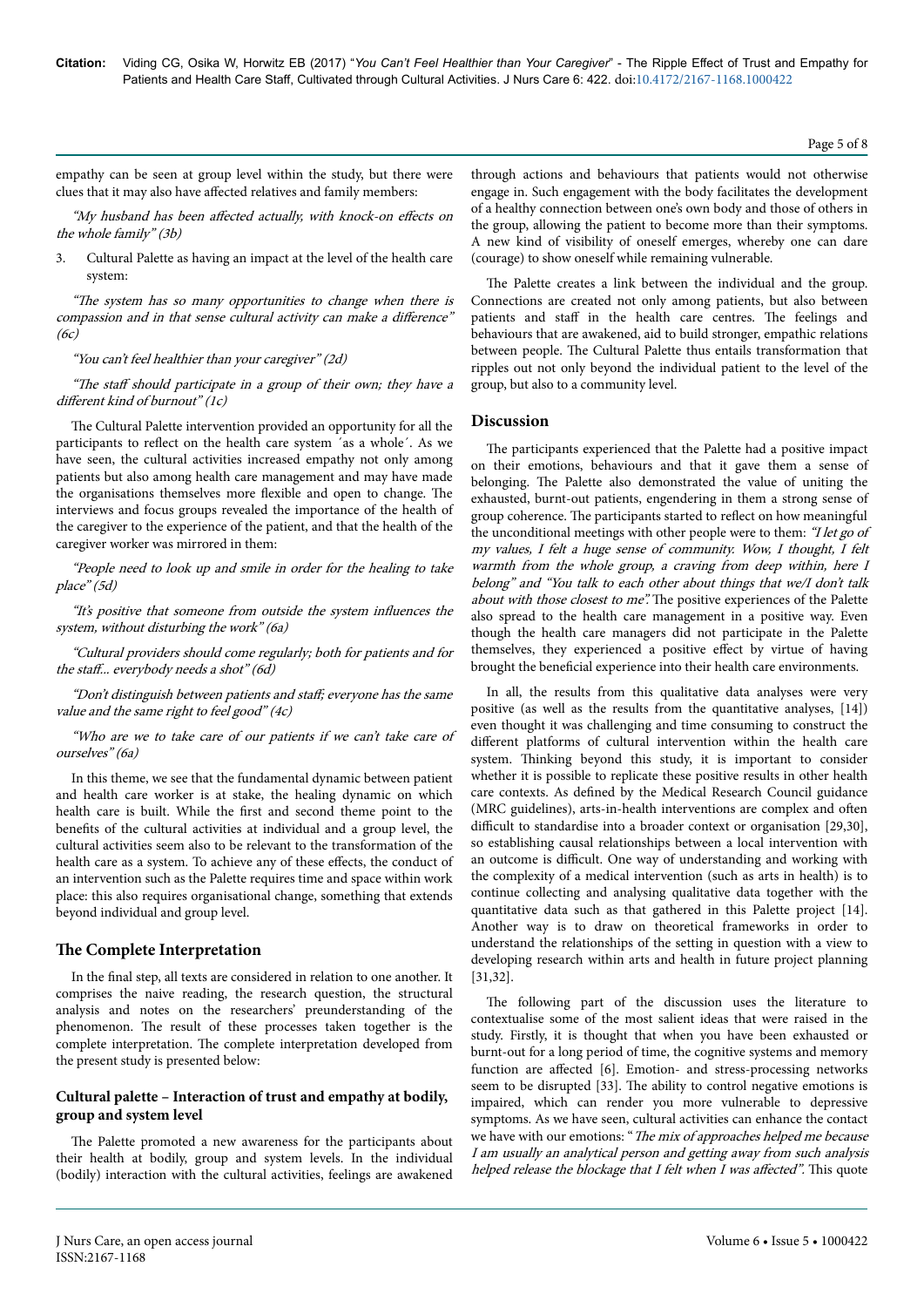communicates the notion of an ability to do things without analysis and instead letting the body be surprised. A similar idea is discussed in the theory development of 'the emotional brain' [34]. It seems that engagement in cultural activities allows for a bypassing of the analytical function to the emotional part of the brain thought being located in the amygdala. Another clue to this can be found in the following quote: "The blockage that I felt was released when I was affected, for example by the voice package". Increased capacity to regulate our emotions is thought to counteract depression [14]. This may have a positive impact not only on personal suffering but also on public health as a buffer against exhaustion if we use cultural activities regularly [15].

The working through of cognitive 'blockages' has been explored in recent research around writer's block, whereby it seems to be possible to harness the transformative power of contemplative movements facilitated through engagement with artistic practices [35]. It has been argued that multimodal stimulation can have a greater effect on the brain compared with stimuli from just one modality at a time, which means that brain activity increases when we stimulate using several culture modalities (such as auditory and visual), for example, with music and pictures together [36]. We have data on the importance of this for promoting health from our continuing work with Palette interventions offered to health care staff [24].

The positive ripple effect of the cultural activities was a key finding of this study: "The staffs also need cultural activities", "you can't feel healthier than your caregiver", "Who are we to take care of patients if we can't take care of ourselves". The idea that the health of the patients is mirrored in the health of the caregiver, signals a need to invest in stress-coping strategies for the health care staff too. Sick leave due to burnout has increased dramatically in recent years and affects caregivers as well [3]. In the future, we propose a need to focus on how to build sustainable health care systems with regard to preventing burnout within both staff and patient groups. According to Missimer et al. [37], a socially sustainable society requires flexibility and adaption/ resilience to survive, something that arts in health and cultural activity interventions may usefully facilitate for health care staff and thus within the system of health care management. Нe challenge remains in transferring individual knowhow and learning from such interventions to the overall management of the organisation [37]. Trust, among other things, is necessary to this transfer of knowledge [38,39]. "We trust each other even though we don't know each other, don't need to know where we come from, trust".

"Нe health care management have become aware of how culture can be used as a learning process and for future training of caregivers" and "I became curious about connecting cultural activities to caregiving". These quotes signal questions about the concept of the new use of culture in nurse staff training and the health care management started to reflect on synergetic effects by involving culture as part of the staff training. Bringing cultural activities into the health care system triggered creative ideas among the staff and the management. The importance of emotions in learning processes is key [21] and arts and cultural activities may therefore be recommended as a part of healthy learning processes, not only in school contexts.

When we look at the complete interpretation, what emerges overall is the idea that cultural activity provides a potential method of operationalising health sustainability in both the body and more widely in the health care system. This supports Karl Henrik Robèrt's research [40], which argues for a strategic planning for a sustainable health care system. Openness to change and self-awareness of one's

activities that also play an important part in developing a sustainable health care system [41]. Moreover, and as seen in Nielsen et al. [42], employees' appraisal of an intervention itself can play an important role in successful implementation at organisational level. The results of this study underscore the importance of regarding the

mental and physical health are other experiences from the Palette

health care as a system in which health care staff and patients have an effect on one another. The improved health of the caregiver ripples out to provide a necessary condition for healing in the patient, in other words, to some extent patient health is mirrored in the caregiver. Нe mirror neuron theory [42,43] describes this idea with reference to areas in the brain, connected to motor areas, that are activated by just watching an activity, as if you were doing it yourself. Rizzolatti et al. [43] suggests that motor actions activate specific parts of the brain and that a more ancient communication system based on recognition of hand and facial gestures, preceding verbal communication.

This study has yielded important insights into the positive effects of cultural intervention in health care not only for patients but for health care staff. We hope that it will inspire further research.

## **Limitations**

In order to properly situation the contribution of this paper, we discuss its limitations: First of all, there were only four health care centres involved in this study, and they cannot be considered representative of the entire Swedish health care system, although the centres are representative with regard to population, socioeconomic status and size.

Secondly, the participants who shared their experiences all reported positive attitudes towards the Palette. We do not know if the recruitment procedure affected this outcome. The inclusion criteria were related to a cut off over two on the KEDS (Karolinska Exhaustion Disorder Scale) which means that all the patients were burn-out, although the interviewed participants were randomly assigned to the 'culture group', they may have had a pre-existing interest in culture and health which may of course have contributed to the unanimity of positive experiences reported.

Thirdly, the Palette, an intervention of six different cultural activities, represents a wide range of possible experiences. One limit with this study is that we can only consider the experiences from this whole package of cultural activities and cannot evaluate the impact of individual offerings.

Finally, we recognise that it is difficult to secure funding for cultural activities in health care settings. In this Palette study, the centres/ management received the cultural packages for free and this may also have affected the results from the staff in a more positive way.

### **Conclusion**

Burnout affects many people, especially in the health care sector. We see from the qualitative data produced in this study that the cultural activities can create a more trusting and empathic health care environment where the health of the staff ripples out positively to the patients. This finding speaks to how the arts can have beneficial effects in health care on staff and patients simultaneously and suggests that greater incorporation of the arts into health care may contribute to the development of a more sustainable health care system.

#### Page 6 of 8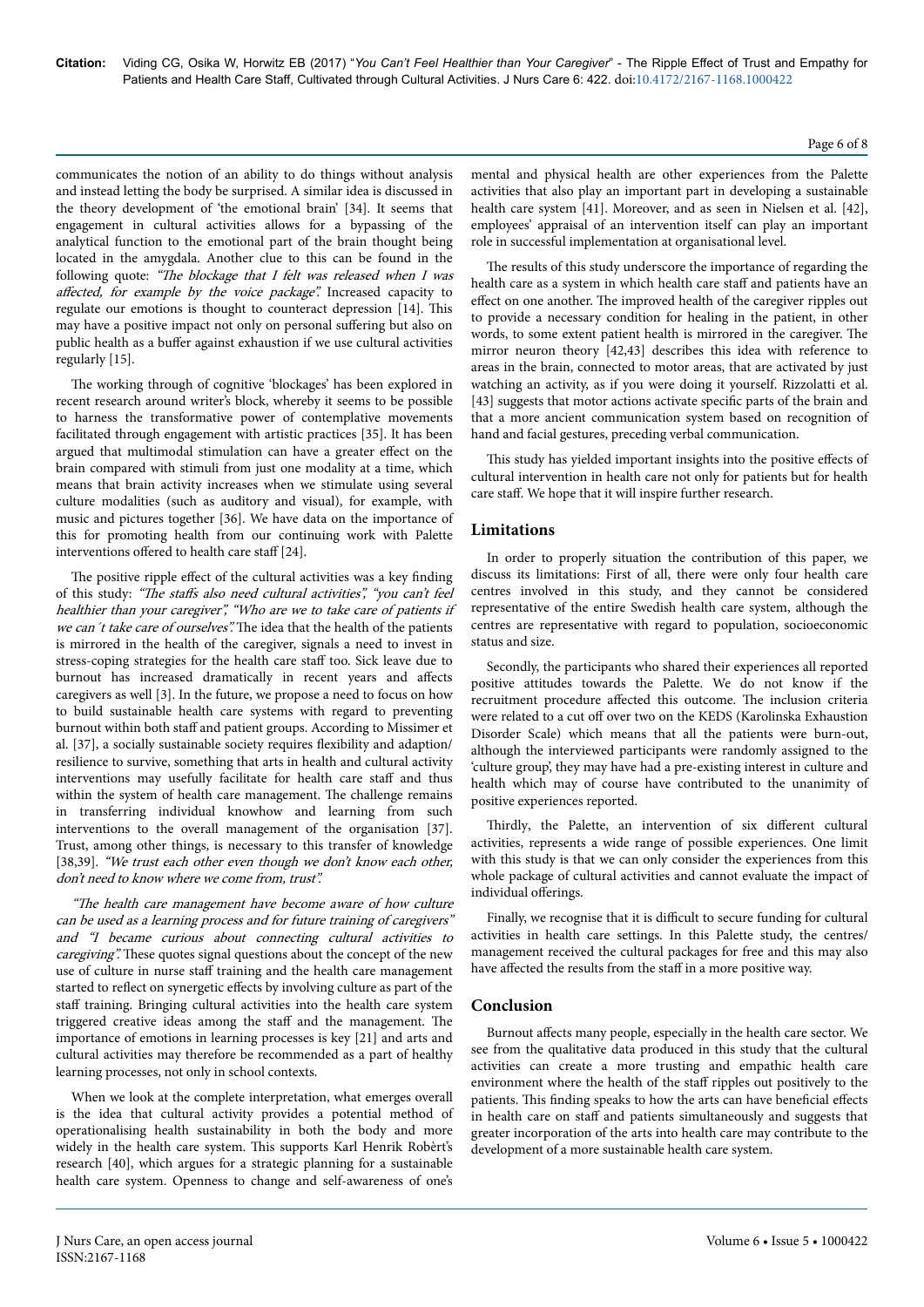### **Ethical Considerations**

All participants consented in writing to participate in the study. Нe Palette's ethical approval no. is 2012/359 (Uppsala University).

### **Conflict of Interest**

None of the authors has any conflict of interest toward any aspect of the work described in this manuscript.

#### **References**

- 1. [Grossi G, Perski A, Osika W, Savic I \(2015\) Stress-related exhaustion](http://doi.org/10.1111/sjop.12251) [disorder - Clinical manifestation of burnout? A review of assessment](http://doi.org/10.1111/sjop.12251) [methods, sleep impairments, cognitive disturbances and neuro-biological](http://doi.org/10.1111/sjop.12251) [and physiological changes in clinical burnout. Scand J Psychol 56:](http://doi.org/10.1111/sjop.12251) [626-636.](http://doi.org/10.1111/sjop.12251)
- 2. [Moss M, Good VS, Gozal D, Kleinpell R, SesslerCN \(2016\) A critical care](http://doi.org/10.1164/rccm.201604-0708ST) [societies collaborative statement: Burnout syndrome in critical care](http://doi.org/10.1164/rccm.201604-0708ST) [health-care professionals. A call for action. Am J Respir Crit Care Med](http://doi.org/10.1164/rccm.201604-0708ST) [194: 106-113.](http://doi.org/10.1164/rccm.201604-0708ST)
- 3. [Swedish Social Insurance Agency \(2016\) Sjukfrånvarons utveckling](https://www.forsakringskassan.se/wps/wcm/connect/a2001891-5c47-4b8a-b47b-64dfbbd48555/socialforsakringsrapport_2016_07.pdf?MOD=AJPERES) [2016 /Sick leave development 2016. Stockholm, Sweden.](https://www.forsakringskassan.se/wps/wcm/connect/a2001891-5c47-4b8a-b47b-64dfbbd48555/socialforsakringsrapport_2016_07.pdf?MOD=AJPERES)
- 4. [Rudman A, Gustavsson JP \(2011\) Early-career burnout among new](http://doi.org/10.1016/j.ijnurstu.2010.07.012) [graduate nurses: A prospective observational study of intra-individual](http://doi.org/10.1016/j.ijnurstu.2010.07.012) [change trajectories. Int J Nurs Stud 48: 292-306.](http://doi.org/10.1016/j.ijnurstu.2010.07.012)
- 5. [Rudman A, Gustavsson P, Hultell D \(2014\) A prospective study of nurses'](http://doi.org/10.1016/j.ijnurstu.2013.09.012) [intentions to leave the profession during their](http://doi.org/10.1016/j.ijnurstu.2013.09.012) first five years of practice in [Sweden. Int J Nurs Stud 51: 612-624.](http://doi.org/10.1016/j.ijnurstu.2013.09.012)
- 6. [Golkar A, Johansson E, Kasahara M, Osika W, Perski A, et al. \(2014\)](http://doi.org/10.1371/journal.pone.0104550) Нe influence [of work-related chronic stress on the regulation of emotion and](http://doi.org/10.1371/journal.pone.0104550) [on functional connectivity in the brain. PloS ONE 9: e104550.](http://doi.org/10.1371/journal.pone.0104550)
- 7. [Norlund S, Reuterwall C, Höög J, Lindahl B, Janlert U, et al. \(2010\)](http://doi.org/10.1186/1471-2458-10-326) [Burnout, working conditions and gender - Results from the northern](http://doi.org/10.1186/1471-2458-10-326) [Sweden MONICA Study. BMC Public Health 10: 1-9.](http://doi.org/10.1186/1471-2458-10-326)
- 8. [Norlund S, Reuterwall C, Höög J, Janlert, Järvholm L \(2015\) Work](http://doi.org/10.1186/s12889-015-1681-x) [situation and self-perceived economic situation as predictors of change in](http://doi.org/10.1186/s12889-015-1681-x) [burnout--a prospective general population-based cohort study. BMC](http://doi.org/10.1186/s12889-015-1681-x) [Public Health 15: 329.](http://doi.org/10.1186/s12889-015-1681-x)
- 9. [Zoni S, Lucchini RG \(2012\). European approaches to work-related stress:](http://doi.org/10.5491/SHAW.2012.3.1.43) [A critical review on risk evaluation. Saf Health Work 3: 43-49.](http://doi.org/10.5491/SHAW.2012.3.1.43)
- 10. Åsberg M, Krakau I, Nygren Å, Rodhe M, Wahlberg A, et al. (2010) Stress som orsak till psykisk ohälsa/stress as the cause of mental illness. Läkartidningen 107: 1307-1310.
- 11. [Hayes B, Bonner A, Pryor J \(2010\) Factors contributing to nurse job](http://doi.org/10.1111/j.1365-2834.2010.01131.x) [satisfaction in the acute hospital setting: A review of recent literature. J](http://doi.org/10.1111/j.1365-2834.2010.01131.x) [Nurs Manag 18: 804-814.](http://doi.org/10.1111/j.1365-2834.2010.01131.x)
- 12. [Kutney-Lee A, Wu ES, Sloane DM, Aiken LH \(2013\) Changes in hospital](http://doi.org/10.1016/j.ijnurstu.2012.07.014) [nurse work environments and nurse job outcomes: An analysis of panel](http://doi.org/10.1016/j.ijnurstu.2012.07.014) [data. Int Nurs Stud 50: 195-201.](http://doi.org/10.1016/j.ijnurstu.2012.07.014)
- 13. [Shanafelt TD, Hasan O, Dyrbye LN, Sinsky C, Satele D, et al. \(2015\)](http://doi.org/10.1016/j.mayocp.2015.08.023) [Changes in burnout and satisfaction with work-life balance in physicians](http://doi.org/10.1016/j.mayocp.2015.08.023) [and the general US working population between 2011 and 2014. Mayo](http://doi.org/10.1016/j.mayocp.2015.08.023) [Clin Proc 90: 1600-1613.](http://doi.org/10.1016/j.mayocp.2015.08.023)
- 14. Grape Viding C, Osika W, Нeorell [T, Kowalski J, Hallqvist J, et al. \(2015\)](http://www.bjmp.org/content/culture-palette-randomized-intervention-study-women-burnout-symptoms-sweden) "Нe [Culture palette"- A randomized intervention study for women with](http://www.bjmp.org/content/culture-palette-randomized-intervention-study-women-burnout-symptoms-sweden) [burnout symptoms in Sweden. Br J Med Pract 8: 813-821.](http://www.bjmp.org/content/culture-palette-randomized-intervention-study-women-burnout-symptoms-sweden)
- 15. Нeorell [T, Osika W, Leineweber C, Magnusson Hanson LL, Bojner](http://doi.org/10.1007/s00420-012-0762-8) [Horwitz E, et al. \(2013\) Is cultural activity at work related to mental](http://doi.org/10.1007/s00420-012-0762-8) [health in employees? Int Arch Occup Environ Health 86: 281-288.](http://doi.org/10.1007/s00420-012-0762-8)
- 16. Clift [SM, Hancox G \(2001\)](http://doi.org/10.1177/146642400112100409) The perceived benefits of singing: Findings [from preliminary surveys of a University College Choral Society. J Royal](http://doi.org/10.1177/146642400112100409) [Soc Prom Health 121: 248-256.](http://doi.org/10.1177/146642400112100409)
- 17. [Cohen GD, Perlstein S, Chapline J, Kelly J, Firth KM, et al. \(2006\)](http://doi.org/10.1093/geront/46.6.726) Нe [impact of professionally conducted cultural programs on the physical](http://doi.org/10.1093/geront/46.6.726)

[health, mental health and social functioning of older adults.](http://doi.org/10.1093/geront/46.6.726) [Gerontologist 467: 26-34.](http://doi.org/10.1093/geront/46.6.726)

- 18. Нeorell T, Konarski K, Engström R, Lagercrantz AM, Teszåry J, et al. (1993) Treatment of long-term psychosomatic states with creative art psychotherapy. Vård 1: 94-97.
- 19. Theorell T (2014) Psychological health effects of musical experiences -Theories, studies and reflections in music health science. Springer.
- 20. [Bojner Horwitz E, Lennartsson AK,](http://doi.org/10.3389/fpsyg.2015.01096) Нeorell TPG, Ullén F (2015) [Engagement in dance is associated with emotional competence in](http://doi.org/10.3389/fpsyg.2015.01096) [interplay with others. Front Psychol 6: 1096.](http://doi.org/10.3389/fpsyg.2015.01096)
- 21. [Immordino-Yang MH, McColl A, Damasio H, Damasio A \(2009\) Neural](http://doi.org/10.1073/pnas.0810363106) [correlates of admiration and compassion. Proc Natl Acad Sci U S A 106:](http://doi.org/10.1073/pnas.0810363106) [8021-8026.](http://doi.org/10.1073/pnas.0810363106)
- 22. [Bygren LO, Weissglas G, Wikström BM, Konlaan BB, Grjibovski A, et al.](http://doi.org/10.1097/PSY.0b013e31819e47d4) [\(2009\) Cultural participation and health: A randomized controlled trial](http://doi.org/10.1097/PSY.0b013e31819e47d4) among medical care staff. [Psychosom Med 71: 469-473.](http://doi.org/10.1097/PSY.0b013e31819e47d4)
- 23. Repar P, Patton D (2007) Stress reduction for nurses through arts-inmedicine at the university of New Mexico hospitals. Holistic Nurs Pract 182-184.
- 24. Bojner Horwitz E, Huss E (2017) Using internet based arts to promote inter-generational meetings between young people and senior citizens. J Appl Arts Health 7: 297-311.
- 25. Нomson [LJ, Ander, EE, Menon U, Lanceley A, Chatterjee HJ \(2012\)](http://doi.org/10.1016/j.jpainsymman.2011.10.026) [Enhancing cancer patient well-being with a non-pharmacological,](http://doi.org/10.1016/j.jpainsymman.2011.10.026) [heritage-focused intervention. J Pain Symp Man 44: 731-740.](http://doi.org/10.1016/j.jpainsymman.2011.10.026)
- 26. Bojner Horwitz E, Нeorell [T, Anderberg UM \(2003\) Fibromyalgia](http://doi.org/10.1046/j.1471-6712.2003.00223.x) patients' own experiences of video self-interpretation: [phenomenological-hermeneutic study. Scand J Car Sci 17: 257-264.](http://doi.org/10.1046/j.1471-6712.2003.00223.x)
- 27. [Lindseth A, Norberg A \(2004\) A phenomenological hermeneutical](http://doi.org/10.1111/j.1471-6712.2004.00258.x) [method for researching lived experience. Scand J Car Sci 18: 145-153.](http://doi.org/10.1111/j.1471-6712.2004.00258.x)
- 28. [Csikszentmihalyi M \(2000\) Happiness,](http://content.apa.org/journals/amp/55/10/1163) flow and economic equality. Am [Psychol 55: 1163-1164.](http://content.apa.org/journals/amp/55/10/1163)
- 29. [Craig P, Dieppe P, Macintyre S, Michie S, Nazareth I, et al. \(2008\)](https://dx.doi.org/10.1136%2Fbmj.a1655) [Developing and evaluating complex interventions:](https://dx.doi.org/10.1136%2Fbmj.a1655) Нe new Medical [Research Council guidance. BMJ Clin Res Ed 337: a1655.](https://dx.doi.org/10.1136%2Fbmj.a1655)
- [Craig P, Petticrew M \(2013\) Developing and evaluating complex](http://doi.org/10.1016/j.ijnurstu.2012.09.009) interventions: Reflections [on the 2008 MRC guidance. Int J Nurs Stud 50:](http://doi.org/10.1016/j.ijnurstu.2012.09.009) [585-587.](http://doi.org/10.1016/j.ijnurstu.2012.09.009)
- 31. [Davies CR, Knuiman M, Wright P, Rosenberg M \(2014\)](http://doi.org/10.1136/bmjopen-2014-004790) The art of being [healthy: a qualitative study to develop a thematic framework for](http://doi.org/10.1136/bmjopen-2014-004790) [understanding the relationship between health and the arts. BMJ Open 4:](http://doi.org/10.1136/bmjopen-2014-004790) [e004790.](http://doi.org/10.1136/bmjopen-2014-004790)
- 32. [Fancourt D, Aufegger L, Williamon A \(2015\) Low-stress and high-stress](http://doi.org/10.3389/fpsyg.2015.01242) singing have contrasting effects [on glucocorticoid response. Front Psychol](http://doi.org/10.3389/fpsyg.2015.01242) [6: 1242.](http://doi.org/10.3389/fpsyg.2015.01242)
- 33. [Stenfors CUD, Marklund P, Magnusson Hanson LL,](http://doi.org/10.1371/journal.pone.0083351) Нeorell T, Nilsson [LG \(2013\) Subjective cognitive complaints and the role of executive](http://doi.org/10.1371/journal.pone.0083351) [cognitive functioning in the working population: a case-control study.](http://doi.org/10.1371/journal.pone.0083351) [PloS ONE 8: e83351.](http://doi.org/10.1371/journal.pone.0083351)
- 34. LeDoux JE (1998) The emotional brain: The mysterious underpinnings of emotional life. Weidenfeld and Nicolson, New York.
- 35. Bojner Horwitz E, Stenfors C, Osika W (2013) Contemplative inquiry in movement: Managing writer's block in academic writing. Int J Transpers Stud 32: 16-26.
- 36. [Baumgartner T, Lutz K, Schmidt CF, Jäncke L \(2006\)](http://doi.org/10.1016/j.brainres.2005.12.065) Нe emotional [power of music: How music enhances the feeling of](http://doi.org/10.1016/j.brainres.2005.12.065) affective pictures. [Brain Res 1075: 151-164.](http://doi.org/10.1016/j.brainres.2005.12.065)
- 37. [Missimer M, Robèrt KH, Broman G, Sverdrup H \(2010\) Exploring the](http://doi.org/10.1016/j.jclepro.2010.02.024) [possibility of a systematic and generic approach to social sustainability. J](http://doi.org/10.1016/j.jclepro.2010.02.024) [Clean Prod 18: 1107-1112.](http://doi.org/10.1016/j.jclepro.2010.02.024)
- 38. [Augustsson H, Törnquist A, Hasson H \(2013\) Challenges in transferring](http://doi.org/10.1108/JHOM-Sep-2012-0163) [individual learning to organizational learning in the residential care of](http://doi.org/10.1108/JHOM-Sep-2012-0163) [older people. J Health Org Man 27: 390-408.](http://doi.org/10.1108/JHOM-Sep-2012-0163)
- 39. [Missimer M, Robèrt KH, Broman G \(2016\) A strategic approach to social](http://doi.org/10.1016/j.jclepro.2016.03.170) [sustainability – part 1: Exploring the social system. J Clean Prod.](http://doi.org/10.1016/j.jclepro.2016.03.170)

Page 7 of 8